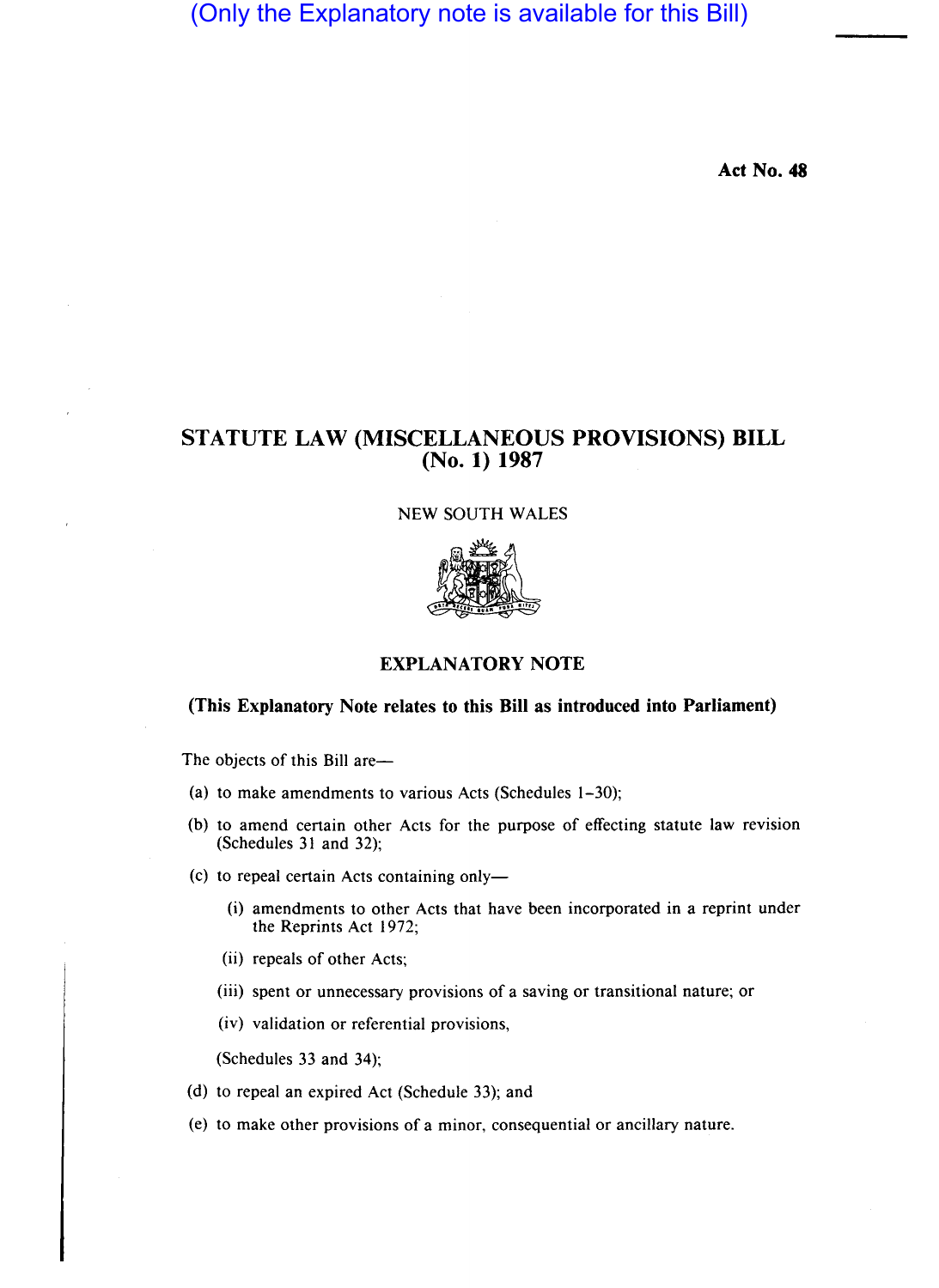Schedule 1 repeals section 17 (4) of the Agricultural Holdings Act 1941 (under which an agricultural committee may state a case for the opinion of the district court on any question of law arising in the course of an arbitration) to provide that, instead of that subsection, sections 38 and 39 of the Commercial Arbitration Act 1984 apply to an arbitration under the Act. Those sections provide for appeal to the Supreme Court on any question of law arising out of an award and for the Court to determine any question of law arising in the course of an arbitration.

Schedule 2 amends the Compensation Court Act 1984 to enable rules to be made relating to the payment or transfer of money into or out of Court.

Schedule 3 amends the Conveyancing Act 1919 to make it clear that section 1840 (2) of the Act (which states that registration of instruments in the General Register of Deeds has effect for the purposes of record only) does not affect other provisions relating to the effect of such registration.

Schedule 4 amends the Crimes Act 1900—

- (a) to facilitate verification of the existence of a warrant for the purposes of section 352 (4) of the Act by enabling the existence of the warrant to be certified by use of communication devices such as those used to transmit facsimiles of documents (Schedule 4  $(1)$  and  $(5)$ );
- (b) to amend sections 73 and 74 of the Act to maintain consistency of language with other provisions of the Act (Schedule 4  $(2)$  and  $(3)$ );
- (c) to amend section 125 of the Act to make it clear that a person deemed to be guilty of larceny under the section is liable to be indicted for the offence of larceny (instead of for a separate offence under the section) (Schedule  $4(4)$ );
- (d) to amend section 352AA of the Act to enable a warrant to be issued for the arrest of a person who is unlawfully at large within the meaning of that section (Schedule 4 (6);
- (e) to amend section 4058 of the Act to extend the operation of that section to cover certain homosexual offences against males under the age of 18 years (that section requires the Judge to explain to the jury that the absence of complaint, or delay in complaining, about a sexual offence does not necessarily mean that the allegation of an offence is false) (Schedule 4  $(7)$ );
- (1) to amend section 405c of the Act (which by virtue of the proposed amendment to section 4058 will also operate to cover certain homosexual offences against males under the age of 18 years) to make savings with respect to the operation of any rule of law requiring a Judge to warn a jury in relation to uncorroborated evidence given by persons upon whom certain sexual offences are alleged to have been committed (Schedule 4 (8));
- (g) to amend section 4408 of the Act, so as to increase (from \$4,000 to \$10,000) the maximum fine that may be imposed when a court defers sentence for an indictable offence and requires the offender to enter into a recognizance (Schedule 4 (9));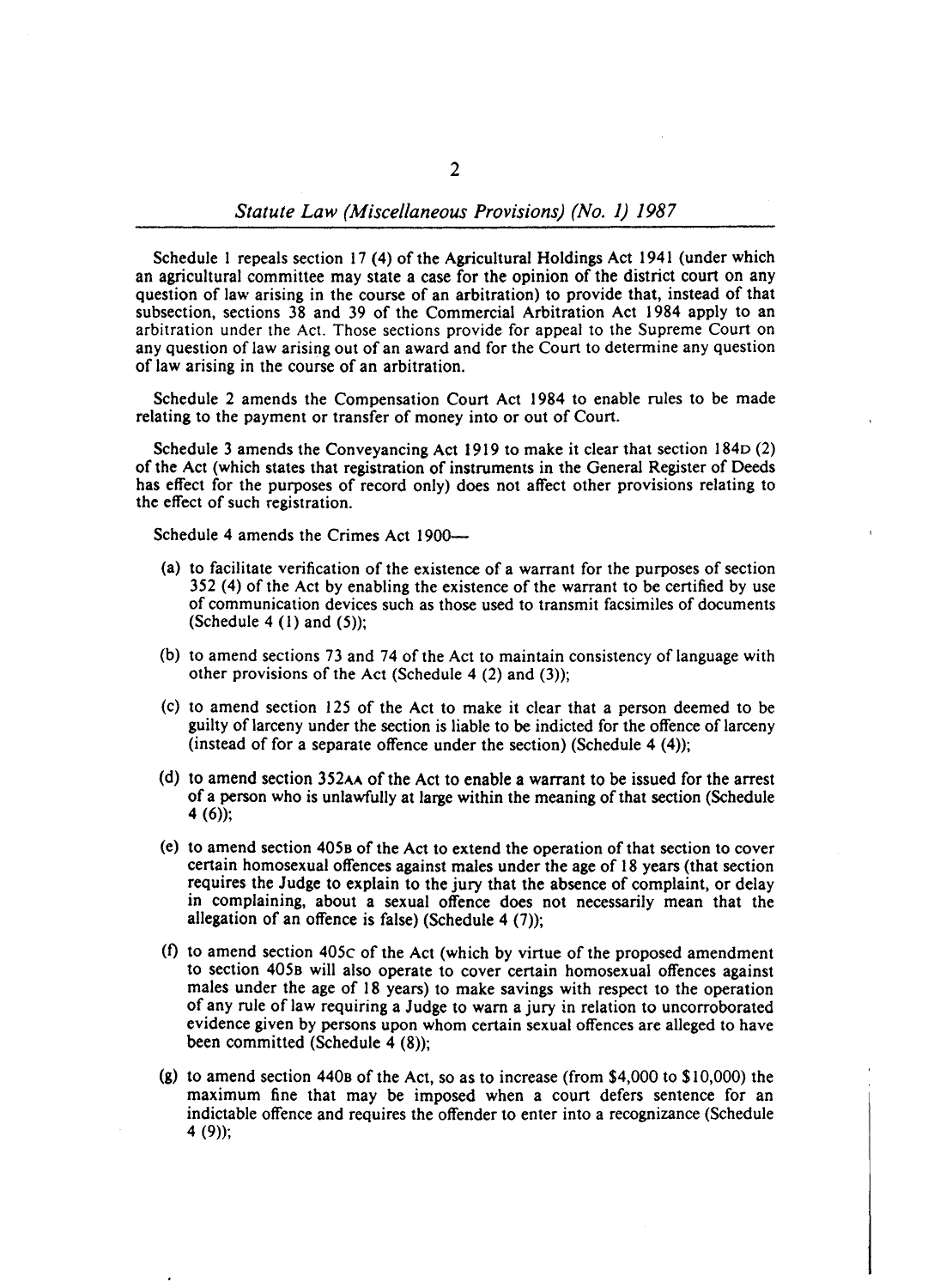- (h) to amend section 444 of the Act to enable a Judge in New South Wales to impose a cumulative sentence on a prisoner serving an unexpired sentence passed outside New South Wales (Schedule 4 (10)); and
- (i) to amend section 447B of and the Ninth Schedule to the Act to enable a Judge to take into account summary offences for which a person has been charged in sentencing the person for any indictable offence (at present the procedure, which enables a Judge to take into account offences that have been admitted in sentencing and for no further proceedings to be taken in respect of those offences, is available only in respect of indictable offences) (Schedule 4 (11) and (12».

Schedule 5 amends the Dangerous Goods Act 1975 to enable the making of a regulation requiring a person concerned in the conveyance of dangerous goods to effect a policy of insurance to indemnify the person in respect of liability incurred on account of injury or damage arising out of a fire or explosion in, on or in the vicinity of, or the escape or spillage of dangerous goods in, on or from, the container in which the dangerous goods are carried. The amendment will enable the adoption by regulation of a provision of the Australian Code for the Transport of Dangerous Goods by Road and Rail.

Schedule 6 amends the Dormant Funds Act 1942-

- (a) to enable a person who has made a request under section 13 of the Act for a proposal formulated in relation to a dormant fund to be referred to the Charity Referees to request that the reference be withdrawn (Schedule  $6$  (2));
- (b) to extend the powers, protections and immunities presently conferred on the Charity Referees and chairman of the Charity Referees (which are the same as those conferred on commissioners and on the chairman of a commission, respectively, under Division 1 of Part II of the Royal Commissions Act 1923) with respect to the examination of proposals for the application of dormant funds to include the hearing by the Charity Referees of an appeal against a determination by the Commissioner of Dormant Funds that a fund is dormant (Schedule 6 (4) (a));
- (c) to make it clear that both in hearing such an appeal and in considering such a proposal the Charity Referees may require the production of books and documents (Schedule  $6$  (4) (a)); and
- (d) to make amendments by way of statute law revision.

Schedule 7 amends section 11 (Possession of equipment for administration of prohibited drugs) of the Drug Misuse and Trafficking Act 1985. In its present form the section provides (section 11 (2) (e)) that a person is not guilty of an offence if the person has in his or her possession an item of equipment which has been lawfully supplied. The provision does not make sufficiently clear the relationship between possession of the equipment (which in most cases will have been lawfully supplied) and the purpose for which the equipment so supplied is used. The proposed amendment will provide instead that a person is not guilty of an offence if the person possesses the equipment for use in the administration of a prohibited drug lawfully prescribed or supplied.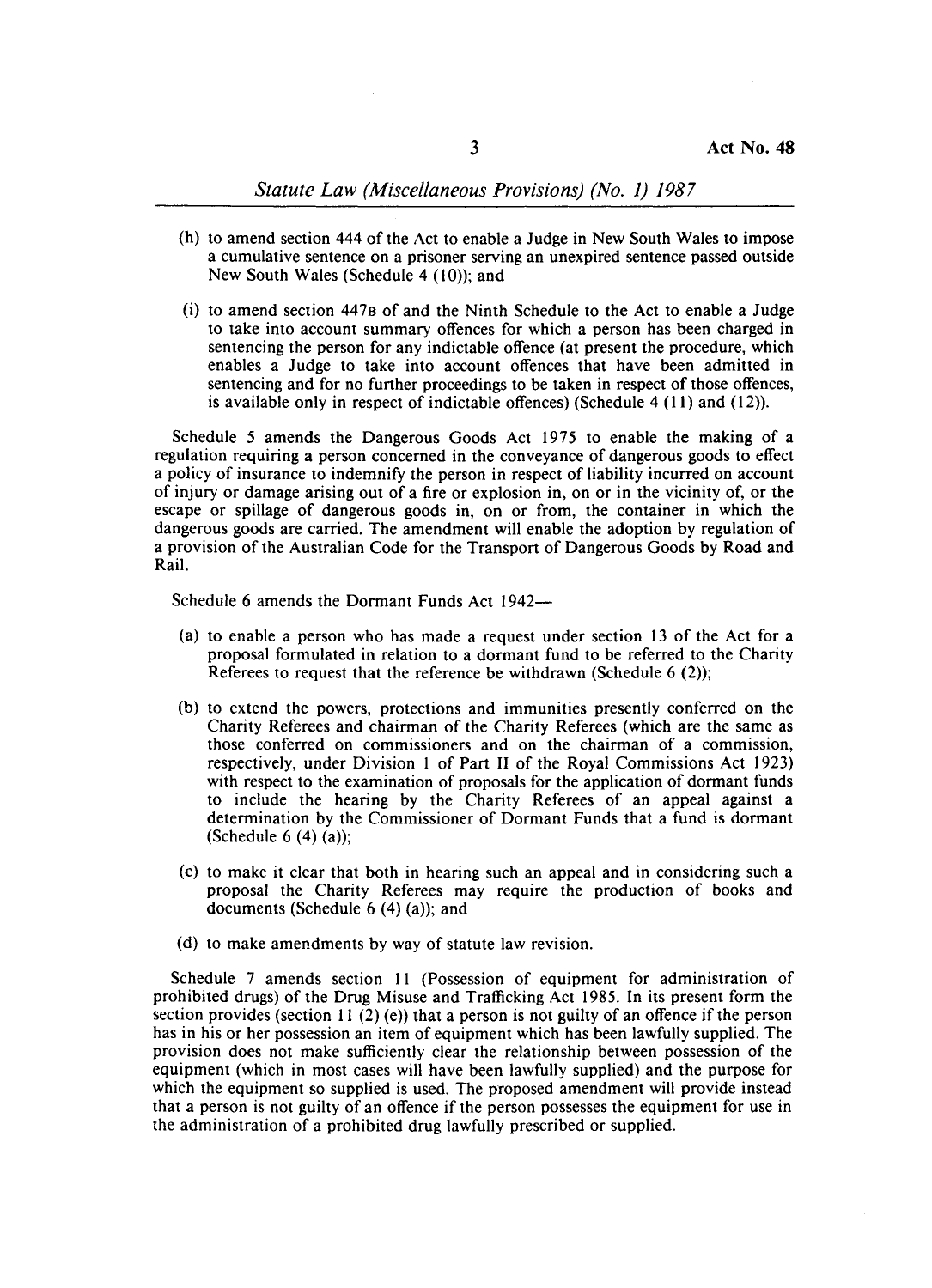Schedule 8 amends the Egg Industry Act 1983-

- (a) to replace a provision describing the persons to whom Part V of the Act applies that will be ineffective once a levy (payable under the Poultry Industry Levy Act 1985 of the Commonwealth) is discontinued with a provision that describes the same persons without reference to that levy (Schedule  $8(2)$ );
- (b) to repeal a definition that will be unnecessary if the amendment referred to in paragraph (a) is made (Schedule  $8(1)$ ); and
- (c) to make an amendment by way of statute law revision (Schedule  $8(3)$ ).

Schedule 9 amends the definition of "prescribed narcotics offence" in section 6 (I) of the Firearms and Dangerous Weapons Act 1973 to include within that definition certain offences committed under the Poisons Act 1966 (or the regulations under that Act) before the commencement of the Drug Misuse and Trafficking Act 1985. The offences to be included in the definition were replaced by those offences under the Drug Misuse and Trafficking Act 1985 referred to in paragraph (a) of the definition. The amendment will assist in interpreting sections 7 (5) (c1) and 10 (4) (c1) of the Firearms and Dangerous Weapons Act 1973 by making it clear that references in those sections to offences committed in a 10 year period include both the offences under the Drug Misuse and Trafficking Act 1985 described in paragraph (a) of the definition and the offences under the Poisons Act 1966 they replaced.

Schedule 10 amends the Industrial Arbitration Act 1940-

- (a) to make it clear that a conciliation commissioner may summon a person to a compulsory conference under section 25 of the Act to attend and confer, attend and give evidence or attend and produce documents or things (Schedule 10  $(1)$ );
- (b) to amend references to a company that has changed its name (Schedule 10 (2) and  $(4)$ ; and
- (c) to extend the purposes for which a summons may be issued under section 79A  $(1)$  of the Act to include the production of things (Schedule 10 (3)).

Schedule **II** substitutes section 5 (lA) of the Intoxicated Persons Act 1979 to make it clear that the effect of the provision (which was designed to encourage the use of nonpolice or "civilian" proclaimed places for the purpose of detaining intoxicated persons) is to prevent a member of the police force detaining an intoxicated person in a police station unless-

- (a) the person is, or is likely to become violent; or
- (b) where the person is not violent, or likely to become violent, no proclaimed place other than a police station is available and it is impractical to take the person home.

Schedule 12 amends the Justices Act 1902—

(a) to amend an obsolete requirement to pay a fee of 10 cents in order to obtain a certificate under section 25 of the Act (Schedule 12 $(1)$ );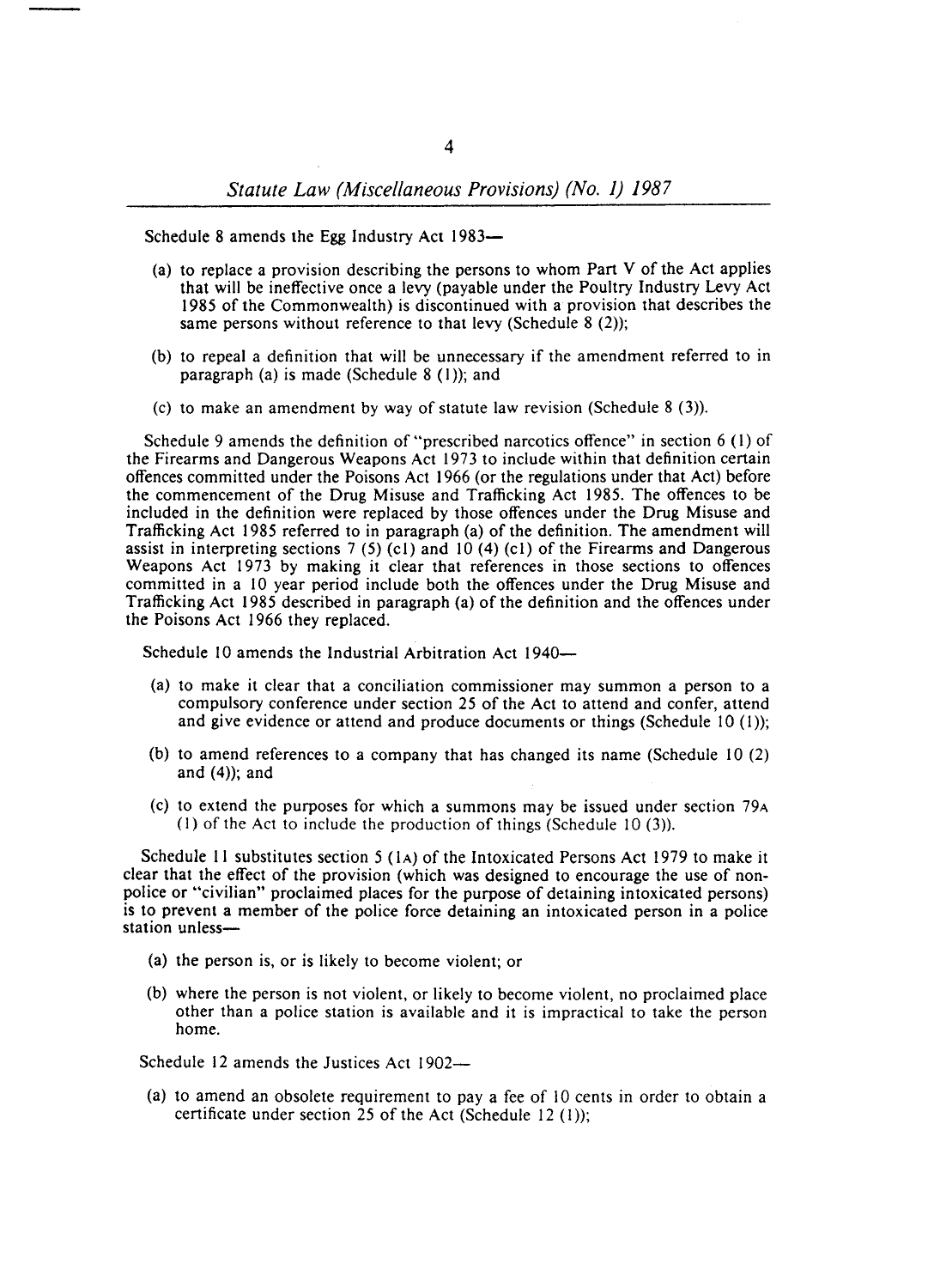- (b) to amend section 40 (2) of the Act (which enables a person charged upon an information under section 21 to obtain a copy of the depositions taken at the hearing of the matter of the information) so that it accords with section 73 (1) of the Act (Schedule  $12(2)$ );
- (c) to amend section 76 of the Act to permit the hearing together of all or any charges against a defendant who does not appear at an adjourned hearing (under section 75A of the Act a similar procedure is available where a person does not appear to summonses) (Schedule  $12(4)$ ); and
- (d) to make amendments by way of statute law revision (Schedule 12  $(3)$  and  $(5)$ ).

Schedule 13 amends clause 2 (2) of Schedule 1 to the Law Foundation Act 1979 to increase from I to 3 the number of members of the Board of Governors of the Foundation who may be barristers or solicitors. The members appointed under that subclause are persons who, in the opinion of the Attorney General, have special knowledge, experience or interest in relation to any of the objects of the Foundation.

Schedule 14 amends the Local Courts (Civil Claims) Act 1970-

- (a) to extend from 14 to 28 days the minimum period after service on a defendant of a default summons which must pass before judgment may be entered under section 27 of the Act (the amendment will have the effect of extending the time in which a defendant may file a notice of defence or statement of confession) (Schedule  $14$   $(1)$ );
- (b) to enable courts and registrars authorised by the rules to order costs against a party making an application to set aside any judgment or order if the application is refused (Schedule 14  $(2)$  and  $(5)$ );
- (c) to discourage the making of vexatious applications in relation to payment of judgment debts by instalments by enabling courts and registrars authorised by the rules to order costs against a party making an unreasonable application (Schedule  $14$  (3)); and
- (d) to increase from \$100 to \$1,000 the penalty for interfering with, disposing of or removing property seized or subject to a notice under section 59 of the Act without the consent of the bailiff seizing the property or serving the notice (Schedule 14 (4)).

Schedule 15 amends the Local Government Act 1919-

- (a) to enable the making of an ordinance to authorise the public to inspect either the original or a copy of council minutes or an extract from the minutes (Schedule  $15(1)$ ;
- (b) to require councils to keep a register, to be available for public inspection and without charge, of approvals of the erection of buildings required under Division 4 of Part XI of the Act (Schedule 15 (2)); and
- (c) to enable service of notices under section 628 of the Act through document exchanges (Schedule 15 (3)).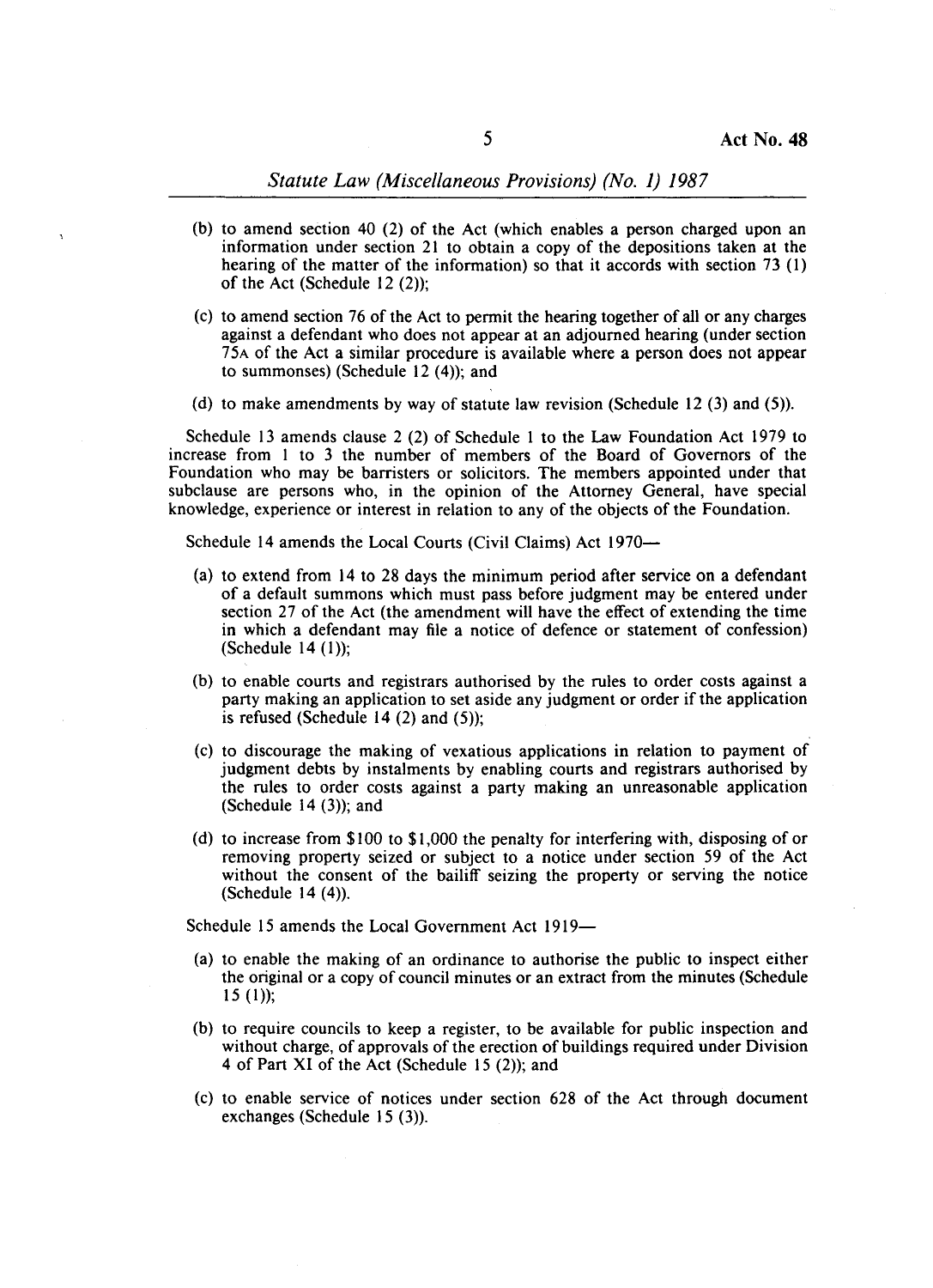Schedule 16 amends the Lotto Act 1979 to create an offence of organising or promoting for fee, gain or reward the formation of syndicates to enter in, or subscribe to, games of lotto. The offence is similar to that under section 6A of the State Lotteries Act 1930.

Schedule 17 contains an amendment to the Motor Vehicles (Third Party Insurance) Act 1942 as a consequence of the proposed amendment of the State Transport (Coordination) Act 1931 (Schedule 26).

Schedule 18 amends the Pay-roll Tax Act 1971-

- (a) to amend section 3 of the Act, which defines certain expressions for the purposes of that Act, by providing that a travelling or accommodation allowance will be regarded as wages for the purposes of that Act only to the extent that the allowance exceeds an amount to be prescribed by regulation or an amount calculated at a rate to be so prescribed (the effect will be to reduce the amount of wages liable to pay-roll tax in a case where an employer pays travelling or accommodation allowances to employees) (Schedule  $18(1)$ );
- (b) to amend formulae (inserted in sections  $11A$  (2) and  $16J$  (2) of the Act by the Pay-roll Tax (Further Amendment) Act 1986) relating to calculation of deductions from taxable wages liable to pay-roll tax so as to include brackets omitted from the formulae (Schedule 18 $(2)$  and  $(4)$ ); and
- (c) to omit an unnecessary requirement that employers who are members of a group who do not incur any pay-roll tax liability (as the combined weekly wages paid or payable by the group do not exceed SS,769 per week) register as employers under section 12 of the Act (Schedule 18  $(3)$ ).

Schedule 19 amends the Pesticides and Allied Chemicals Act 1978-

- (a) to repeal those provisions of the Act relating to the approval of aircraft used for the application of pesticides (Schedule 19 (1) (a),  $(2)$ – $(10)$  and  $(12)$ – $(14)$ );
- (b) to enable pesticides relating to animals to be controlled under the Stock Foods and Medicines Act 1940 (Schedule 19 $(1)$  (b)); and
- (c) to omit the requirement that the holder of an aircraft (pesticide applicator) licence keep a record of causing an aircraft to be used in the application of a fertilizer (Schedule 19 (11».

The provisions of the Act to be repealed as referred to in paragraph (a) were intended to be used to determine the suitability of spray equipment for use in the application of pesticides attached to aircraft but have proved to be inappropriate. It is proposed instead, at a later date, to prescribe standards for pesticide application equipment under section 73 (I) of the Act.

Schedule 20 amends the Police Board Act 1983 to make it clear that a member of the Board who is an applicant for appointment to the office of Commissioner shall not exercise any functions of the Board with respect to the appointment.

Schedule 21 amends the Police Regulation Act 1899 to enable the Minister to invite applications for appointment to the offices of Commissioner of Police, Deputy Commissioner of Police and Assistant Commissioner of Police from persons other than members of the police force without first considering a recommendation by the Police Board as to whether applications should be invited from such persons.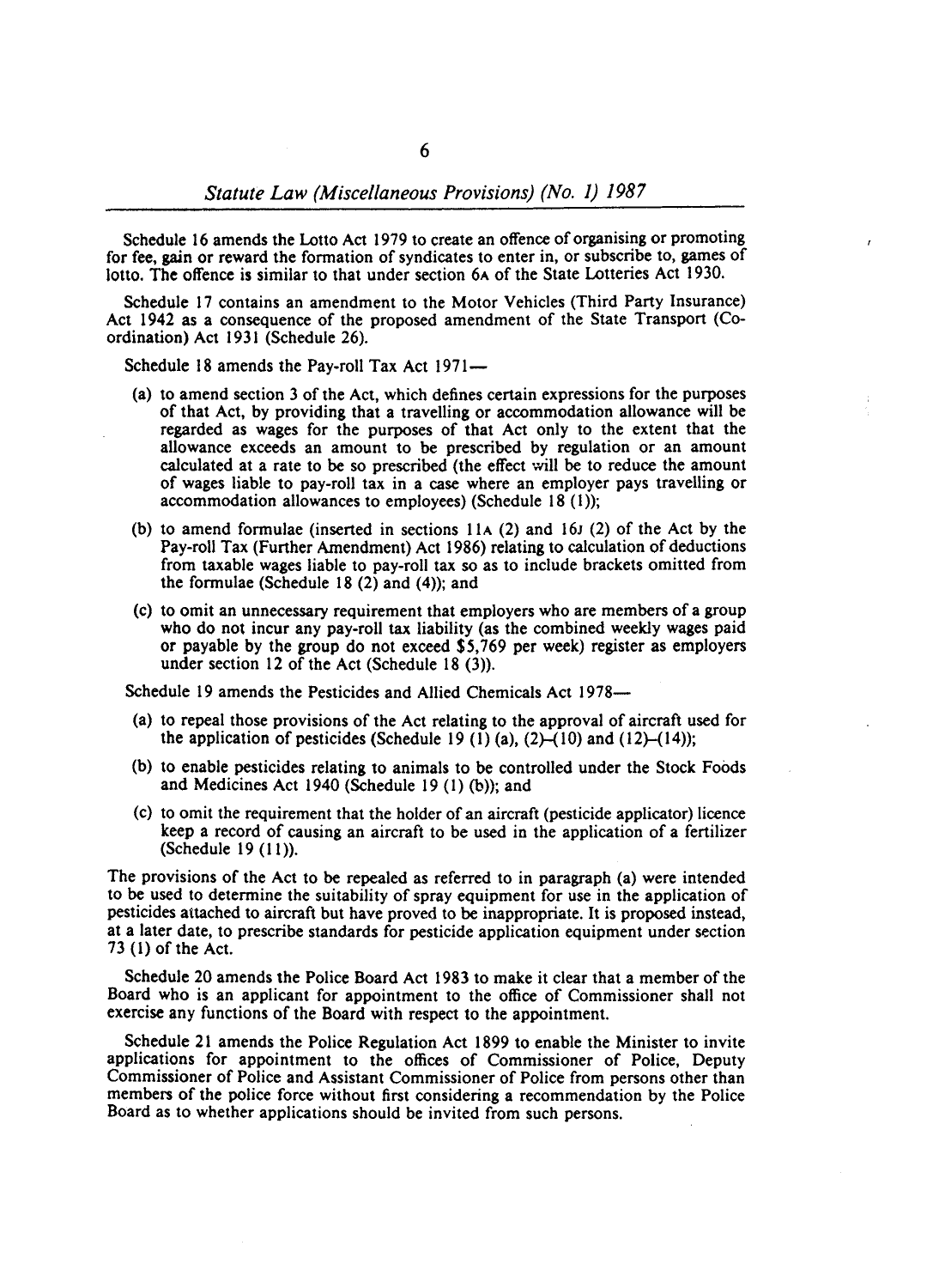Schedule 22 amends the Public Authorities Superannuation Act 1985-

- (a) to enable the Public Authorities Superannuation Board to determine, having regard to the circumstances of a contributor, the date on which an election to reduce contribution rates because of financial hardship will take effect (at present, such an election takes effect, irrespective of the circumstances of the contributor, from I April of the superannuation year in which the election is received at the office of the Board) (Schedule 22 (1)); and
- (b) to include the Orange Agricultural College as an employer within the meaning of the Act (Schedule  $22$  (2)).

Schedule 23 amends the Registration of Interests in Goods Act 1986 to extend from 7 to 14 days the time within which the holder of a registered interest in goods is required to register early termination of the registered interest.

Schedule 24 amends the State Development and Industries Assistance Act 1966-

- (a) to make amendments consequential on the proposed amendment of the State Development and Industries Assistance (Amendment) Act 1986 (Schedule 25) (Schedule 24 (1) and  $(2)$ );
- (b) to enable the Ministerial Corporation, once the Industries Assistance Fund is established under section 34IA of the Act, to exercise its powers under-
	- (i) Part III of the Act; and
	- (ii) Part IlIA of the Act in relation to the acquisition of land for the purposes of Part Ill, or in relation to land acquired for those purposes,

in relation to all industries not just country industries (Schedule 24 (4), (5) (b),  $(6)-(10);$ 

- (c) to clarify the relationship between sections 34IA and 340 (2) of the Act (Schedule 24 (11)); and
- (d) to make amendments by way of statute law revision (Schedule 24  $(3)$  and  $(5)$   $(a)$ ).

Schedule 25 amends the State Development and Industries Assistance (Amendment) Act 1986 to omit those parts of the Act making provision for the establishment of the New South Wales Economic Development Advisory Council and prescribing its functions. The need for such a Council has been superseded by establishment of the State Development Council.

Schedule 26 amends the State Transport (Co-ordination) Act 1931 to omit those provisions of the Act relating to the licensing of public motor vehicles which carry goods. The Schedule also omits certain anachronistic provisions relating to charges (which have not been collected since 1974) payable in respect of the carriage of goods and passengers in such vehicles. The abolition of the requirement to license goods carrying vehicles as of I July 1986 has already been reported to Parliament as a variation of statute.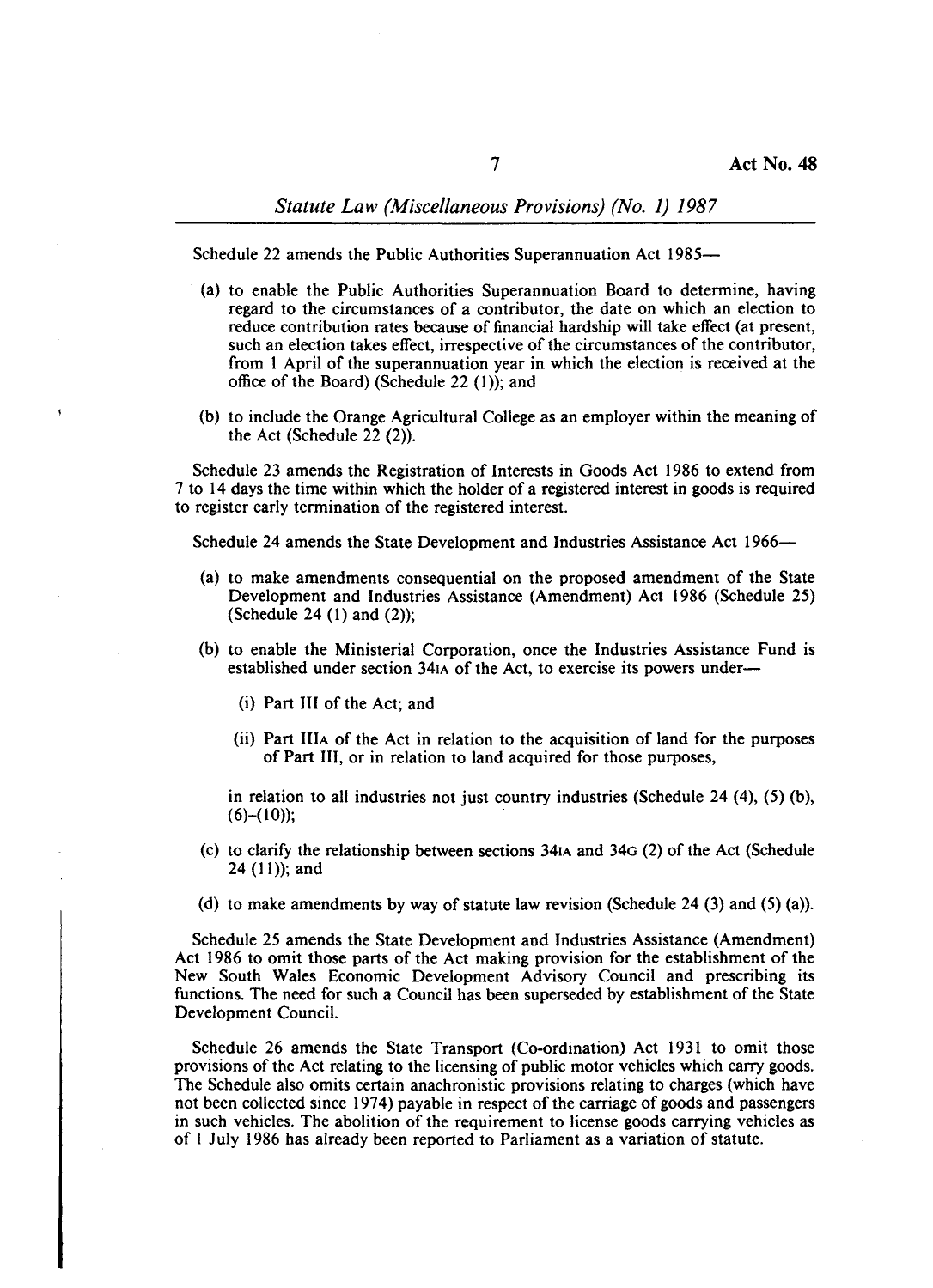Schedule 27 repeals section 3 (4) of the Transport Act 1930 to omit an anomalous requirement to obtain the consent of a local authority to the inclusion in, addition to or exclusion from a transport district of the area, or part of the area, of the local authority. The provision was complementary to section 507 of the Local Government Act 1919 which was repealed as a consequence of the enactment of the State Transport (Coordination) Amendment Act 1980 which transferred certain functions relating to the operation of public passenger vehicles from local authorities to the Commissioner for Motor Transport.

Schedule 28 amends the Transport Authorities Act 1980 to enable the person currently holding office as Chairman of the State Rail Authority to remain in office for a period of up to 2 years after the person reaches the age of 70 years.

Schedule 29 amends the Auctioneers and Agents Act 1941 and the Landlord and Tenant (Rental Bonds) Act 1977 to enable money contained in the Auctioneers and Agents Statutory Interest Account and the Rental Bond Interest Account, respectively, to be used for paying the costs of administration of the Residential Tenancies Act 1987. The amendments could not be introduced in the Legislative Council with the Residential Tenancies Bill 1987 (which, as was made clear by clause 129 (2) of the Bill, includes no provision to appropriate public revenue) because section 5 of the Constitution Act 1902 requires Bills appropriating any part of the public revenue to originate in the Legislative Assembly. The Schedule omits section 129 (2) of the Residential Tenancies Act 1987 as the provision will be unnecessary if the Auctioneers and Agents Act 1941 and the Landlord and Tenant (Rental Bonds) Act 1977 are amended in the manner proposed.

Schedule 30 amends the Crown Advocate Act 1979, the Crown Prosecutors Act 1986, the Director of Public Prosecutions Act 1986, the Law Reform Commission Act 1967, the Public Defenders Act 1969 and the Solicitor General Act 1969 to give the Attorney General statutory authority to determine the leave entitlements of certain persons appointed to offices under those Acts.

Schedule 31 amends certain other Acts for the purpose of effecting statute law revision. A number of amendments are made relating to formal drafting matters such as referential provisions and cross-references within Acts and minor corrections.

Schedule 31 also contains amendments for the following purposes:

To amend section 48 of the Housing Act 1912 to omit a misleading reference to rebate of rental being granted under that Act (such rebates are granted under the Housing Act 1976).

To amend the Legal Aid Commission Act 1979 so that the provisions of that Act requiring the Director of the Commission to devote the whole of his or her time to the duties of office are consistent with provisions of this nature in other Acts.

To amend the Plant Diseases (Amendment) Act 1987 so that a provision intended to clarify the powers of the Governor with respect to the making of proclamations for the purpose of the definition of "disease" in the Plant Diseases Act 1924 will not omit more words from the definition than are necessary to achieve the intended effect.

To amend section 5A of the Police Regulation (Appeals) Act 1923 as a consequence of the enactment of the Government and Related Employees Appeal Tribunal (Amendment) Act 1986.